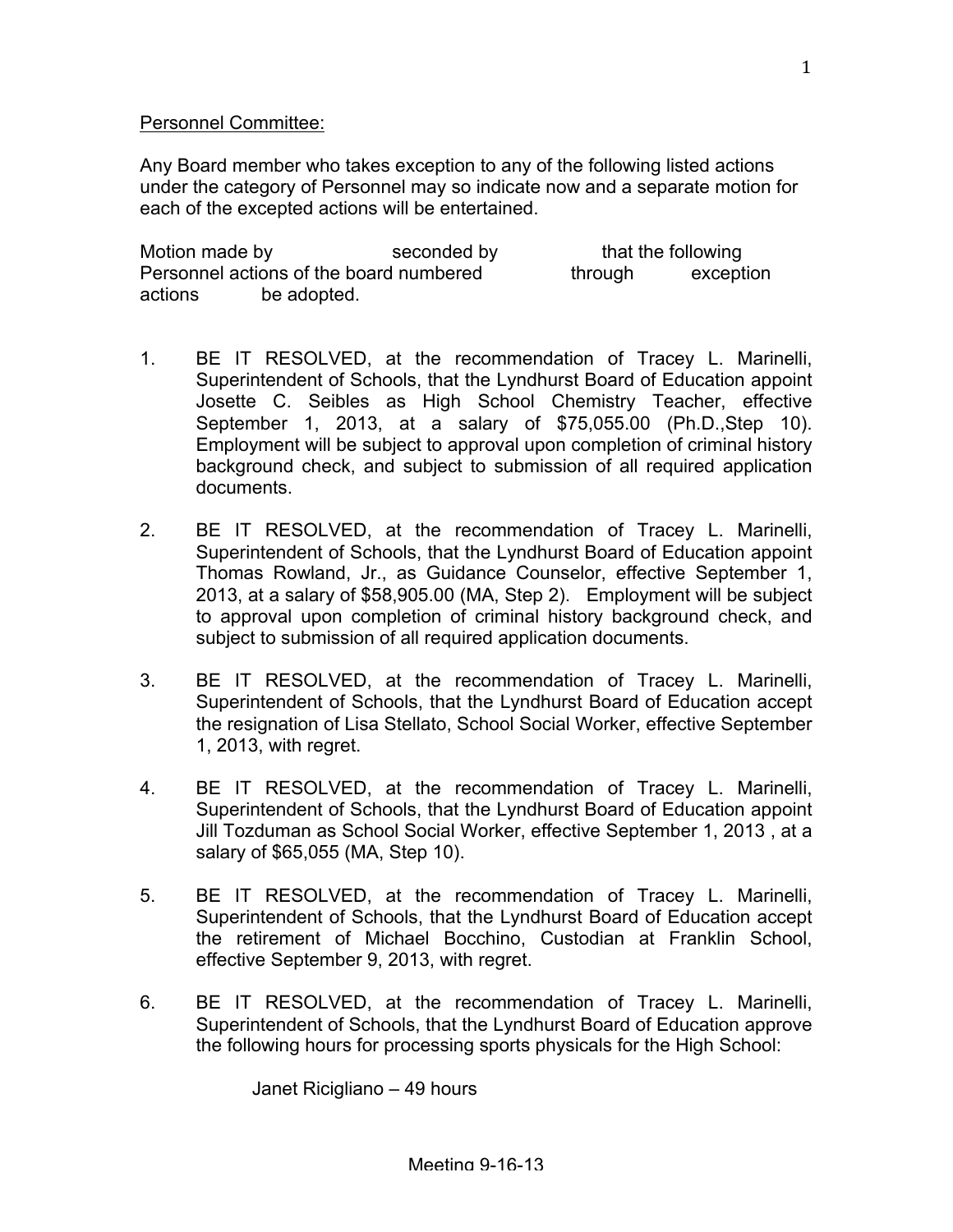7. BE IT RESOLVED, at the recommendation of Tracey L. Marinelli, Superintendent of Schools, that the Lyndhurst Board of Education place the following employee on the proper step of the salary guide, effective September 1, 2013:

Kim Hykey From: MA @\$61,405 To: MA + 45 @ \$69,405

8. BE IT RESOLVED, at the recommendation of Tracey L. Marinelli, Superintendent of Schools, that the Lyndhurst Board of Education appoint the following stipend positions for the 2013-2014 school year:

| Maryann Mule            | Co-Gay Straight Alliance Advisor          | \$439.00   |
|-------------------------|-------------------------------------------|------------|
| <b>Jamie Stevens</b>    | Co-Gay Straight Alliance Advisor          | \$439.00   |
| Elena Wise              | <b>Assistant Musical Director</b>         | \$3,534.00 |
| <b>Kurt Kiefer</b>      | <b>Scenery Coordinator (Musical)</b>      | \$2,747.00 |
| Margaret Weckstein      | <b>Costumes &amp; Publicity (Musical)</b> | \$4,000.00 |
| Sara Lampmann           | <b>Co-Student Council Advisor</b>         | \$1,185.50 |
| <b>Edward Tessalone</b> | <b>Co-Student Council Advisor</b>         | \$1,185.50 |
| <b>Patrick Newman</b>   | <b>Technical Club Advisor</b>             | \$9,418.00 |
| Ana Silvelo-Barreiros   | <b>Freshman Class Advisor</b>             | \$1,298.00 |
| Michael Johnson         | Marching Band Percussion Instr.           | \$1,760.00 |
| <b>Cheryl Ruiz</b>      | <b>High School Musical Director</b>       | \$4,222.00 |
| <b>Nick Dellosa</b>     | <b>Band/Pit Director</b>                  | \$2,847.00 |
| <b>Emily McDonald</b>   | <b>Marching Band Field Instructor</b>     | \$2,520.00 |
|                         |                                           |            |

9. BE IT RESOLVED, at the recommendation of Tracey L. Marinelli, Superintendent of Schools, that the Lyndhurst Board of Education appoint the following positions for the 2013-2014 school year:

|               | Shannon Friedman - Security/Door Aide at Roosevelt School  |
|---------------|------------------------------------------------------------|
|               | Virginia Quesdada - Kindergarten Aide at Washington School |
| Rita Paolazzi | - Lunch Aide $@$ \$10.00 per hour                          |

- 10. BE IT RESOLVED, at the recommendation of Tracey L. Marinelli, Superintendent of Schools, that the Lyndhurst Board of Education accept the retirement of Frank J. Servideo, Jr., Supervisor of Health, Physical Education, Music and Fine Arts and Director of Athletics, effective July 1, 2014, with regret.
- 11. BE IT RESOLVED, at the recommendation of Tracey L. Marinelli, Superintendent of Schools, that the Lyndhurst Board of Education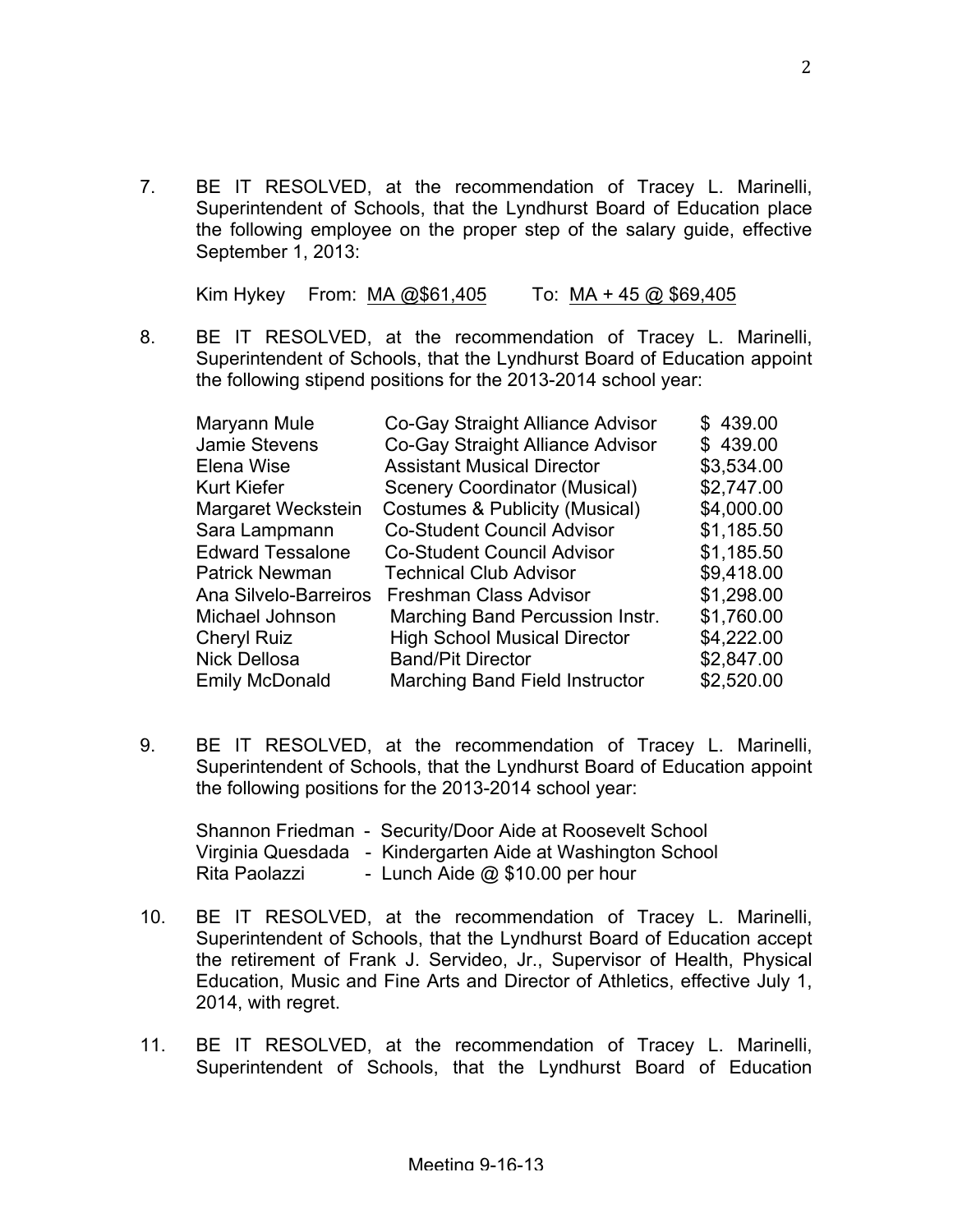approve an extension of Jennie Baslaw's Maternity Leave to September 1, 2014.

- 12. BE IT RESOLVED, at the recommendation of Tracey L. Marinelli, Superintendent of Schools, that the Lyndhurst Board of Education approve Kenneth Porro as a volunteer activity coach for the High School Mock Trial Competition for the 2013-2014 school year.
- 13. BE IT RESOLVED, at the recommendation of Tracey L. Marinelli, Superintendent of Schools approve the revised list of non-paid positions:

| K-8 HIB Coordinator                  | Elba Castrovinci       |
|--------------------------------------|------------------------|
| Gr. 9-12 HIB Coordinator             | <b>Frank Venezia</b>   |
| Gr. K-3 HIB Specialist               | Maria Fagan            |
| Roosevelt School HIB Specialist      | <b>Valerie Nichols</b> |
| Jefferson School HIB Specialist      | Jennifer Claydon       |
| <b>Lincoln School HIB Specialist</b> | <b>Ronee Power</b>     |
| Lyndhurst High School HIB Specialist | Maryann Mule           |

14. BE IT RESOLVED, at the recommendation of Tracey L. Marinelli, Superintendent of Schools, that the Lyndhurst Board of Education approve the following Professional Development Opportunities:

| Maryann Mule &<br>Jill Tozduman<br><b>High School</b> | 9/25/13, Using the DSM-5 for Effective<br><b>Assessment &amp; Treatment</b><br>Approx. \$328.98 |
|-------------------------------------------------------|-------------------------------------------------------------------------------------------------|
| Tom Thomas<br><b>High School</b>                      | 10/2/13<br><b>Therapeutic Taping</b><br>Approx. \$199.00                                        |
| Marlene Krupp<br><b>High School</b>                   | 10/4/13<br>NJ Math Supervisor's Roundtable<br>Approx. \$11.78                                   |

- 15. BE IT RESOLVED, at the recommendation of Tracey L. Marinelli, Superintendent of Schools, that the Lyndhurst Board of Education rescind motion #15, Meeting August 12, 2013 for Emily Fencik as Marching Band Field Instructor at a stipend of \$2,520.00.
- 16. BE IT RESOLVED, at the recommendation of Tracey L. Marinelli, Superintendent of Schools appoint the following positions for the 2013- 2014 school year. Employment will be subject to approval upon completion of criminal history background check, and subject to submission of all required application documents.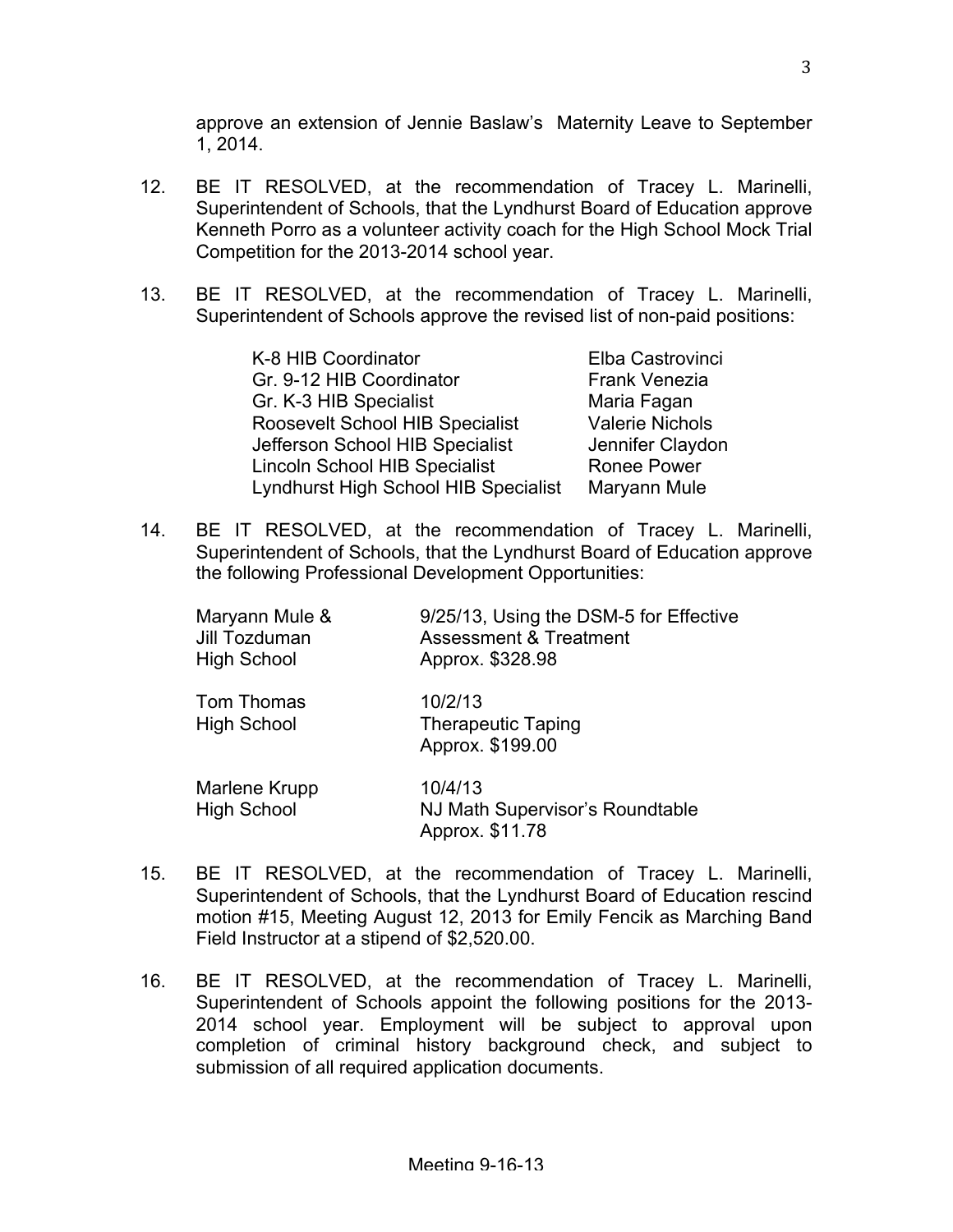| Roxana Villamar-Bodei    | Lunch Aide - High School           |
|--------------------------|------------------------------------|
| Malgorzata Fonkats       | Lunch Aide - Washington School     |
| Maria Rosas              | Lunch Aide - Jefferson School      |
| Sammantha Goldberg-Singh | Lunch Aide – Washington School     |
| Laura Volpe              | Lunch Aide - Jefferson Community I |
| Desiree Estrella         | Lunch Aide - Jefferson Community   |
| Adele Garner             | Lunch Aide                         |
| Juana Diaz               | Lunch Aide                         |
|                          |                                    |

- 17. BE IT RESOLVED, at the recommendation of Tracey L. Marinelli, Superintendent of Schools, that the Lyndhurst Board of Education approve the attached list of substitute teachers for the 2013-2014 school year. Employment will be provisional, subject to authorization approval of criminal history background check, and subject to submission of all required application documents.
- 18. BE IT RESOLVED, at the recommendation of Tracey L. Marinelli, Superintendent of Schools, that the Lyndhurst Board of Education grant Jill Lacey, Elementary Teacher, Grade 1 at Franklin School, a Maternity Leave of Absence under the Family Leave Act with the use of accumulated sick days from November 15, 2013 through December 31 2013. Family Leave Act from January 1, 2014 to March 30, 2014. Return to work date March 31, 2014.
- 19. BE IT RESOLVED, at the recommendation of Tracey L. Marinelli, Superintendent of Schools, that the Lyndhurst Board of Education grant Teressa Matvienko, Elementary Teacher, Grade 3 at Franklin School, a Maternity Leave of Absence under the Family Leave Act with the use of accumulated sick days from December 16, 2013 through January 31, 2014. Family Leave Act from February 1, 2014 to April 30, 2014. Return to work date June 2, 2014.
- 20. BE IT RESOLVED, at the recommendation of Tracey L. Marinelli, Superintendent of Schools, that the Lyndhurst Board of Education approve Rosemary Villa as a Registrar and Policy Coordinator, effective July 1, 2013 at a rate of pay subject to LEA negotiated contract.
- 21. BE IT RESOLVED, at the recommendation of Tracey L. Marinelli, Superintendent of Schools, that the Lyndhurst Board of Education approve Desiree Estrella as an aide for the Pre-K Disabled class at Jefferson Community School, effective immediately at a rate of pay of \$10.00 per hour.